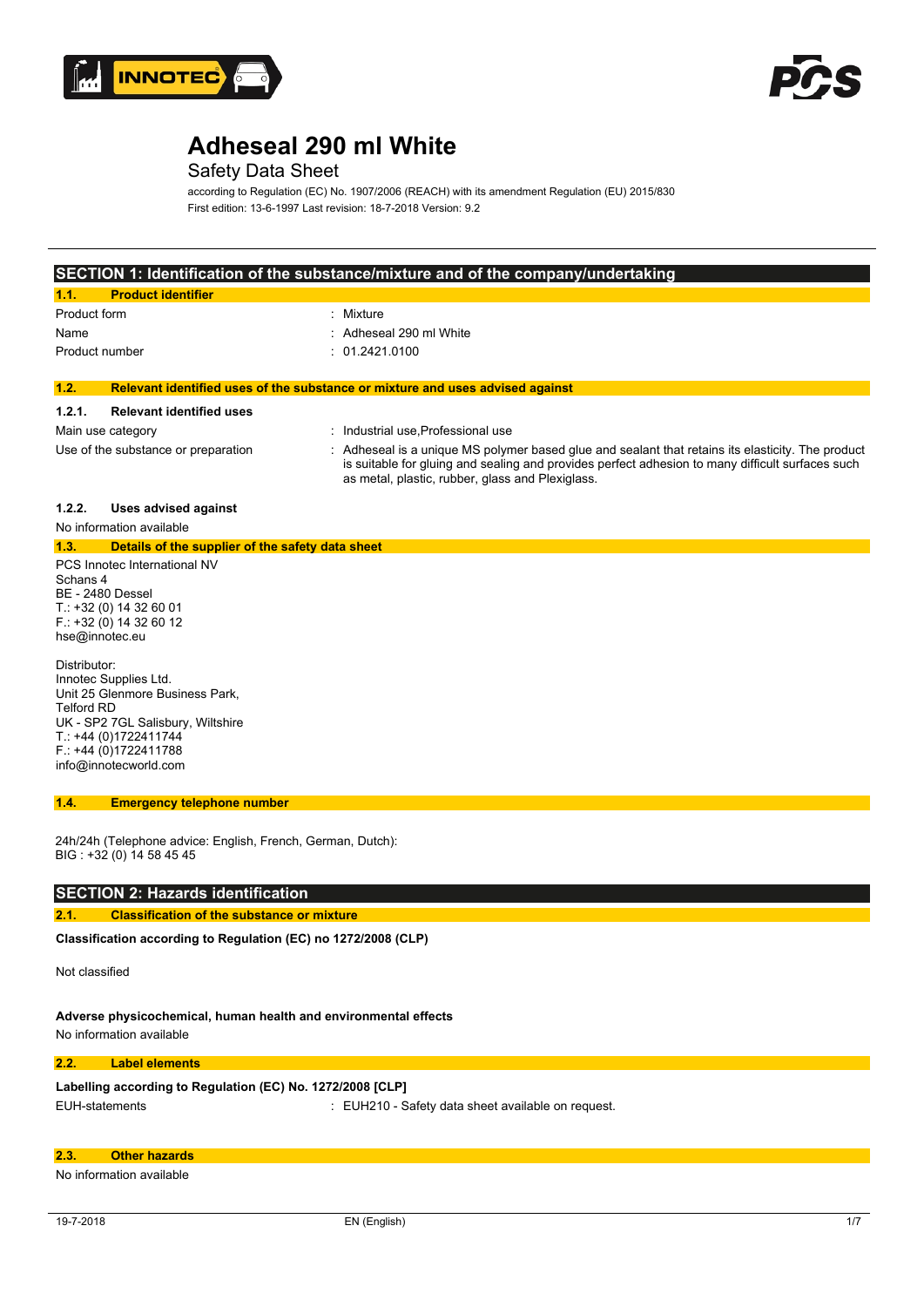Safety Data Sheet

according to Regulation (EC) No. 1907/2006 (REACH) with its amendment Regulation (EU) 2015/830

## **SECTION 3: Composition/information on ingredients**

## **3.1. Substances**

Not applicable

**3.2. Mixtures**

This mixture does not contain any substances to be mentioned according to the criteria of section 3.2 of REACH annex II

| <b>SECTION 4: First aid measures</b>                                                                    |                                                                                                                                                                                                |
|---------------------------------------------------------------------------------------------------------|------------------------------------------------------------------------------------------------------------------------------------------------------------------------------------------------|
| <b>Description of first aid measures</b><br>4.1.                                                        |                                                                                                                                                                                                |
| General advice                                                                                          | Get medical advice/attention if you feel unwell.                                                                                                                                               |
| Inhalation                                                                                              | If breathing is difficult, remove victim to fresh air and keep at rest in a position comfortable for<br>breathing.                                                                             |
| Skin contact                                                                                            | Wash with plenty of water Rinse with plenty of water.                                                                                                                                          |
| Eye contact                                                                                             | IF IN EYES: Rinse cautiously with water for several minutes. Remove contact lenses, if present<br>and easy to do. Continue rinsing.                                                            |
| Ingestion                                                                                               | Call a POISON CENTER/doctor if you feel unwell. Rinse mouth. Drink plenty of water.                                                                                                            |
| 4.2.<br>Most important symptoms and effects, both acute and delayed                                     |                                                                                                                                                                                                |
| No information available                                                                                |                                                                                                                                                                                                |
| 4.3.                                                                                                    | Indication of any immediate medical attention and special treatment needed                                                                                                                     |
| No information available                                                                                |                                                                                                                                                                                                |
| <b>SECTION 5: Firefighting measures</b>                                                                 |                                                                                                                                                                                                |
| <b>Extinguishing media</b><br>5.1.                                                                      |                                                                                                                                                                                                |
| Suitable extinguishing media                                                                            | : Dry powder. Water spray. Carbon dioxide. Alcohol resistant foam.                                                                                                                             |
| 5.2.<br>Special hazards arising from the substance or mixture                                           |                                                                                                                                                                                                |
| Hazardous decomposition products in case of<br>fire                                                     | : Nitrogen oxides. Carbon monoxide. Carbon dioxide. metallic oxide.                                                                                                                            |
| 5.3.<br><b>Advice for firefighters</b>                                                                  |                                                                                                                                                                                                |
| Firefighting instructions                                                                               | : Use water spray or fog for cooling exposed containers. Prevent fire fighting water from entering<br>the environment.                                                                         |
| Protection during firefighting                                                                          | : Do not enter fire area without proper protective equipment, including respiratory protection.                                                                                                |
| <b>SECTION 6: Accidental release measures</b>                                                           |                                                                                                                                                                                                |
| Personal precautions, protective equipment and emergency procedures<br>6.1.                             |                                                                                                                                                                                                |
| General measures                                                                                        | : Wear suitable protective clothing. Keep upwind.                                                                                                                                              |
| 6.1.1.<br>For non-emergency personnel                                                                   |                                                                                                                                                                                                |
| Protective equipment                                                                                    | Refer to protective measures listed in sections 7 and 8.                                                                                                                                       |
| Emergency procedures                                                                                    | Evacuate unnecessary personnel.                                                                                                                                                                |
| 6.1.2.<br>For emergency responders                                                                      |                                                                                                                                                                                                |
| Protective equipment                                                                                    | Equip cleanup crew with proper protection.                                                                                                                                                     |
| Emergency procedures                                                                                    | Ventilate area.                                                                                                                                                                                |
| 6.2.<br><b>Environmental precautions</b>                                                                |                                                                                                                                                                                                |
| Prevent entry to sewers and public waters. Notify authorities if liquid enters sewers or public waters. |                                                                                                                                                                                                |
| Methods and material for containment and cleaning up<br>6.3.                                            |                                                                                                                                                                                                |
| Methods for cleaning up                                                                                 | : Soak up spills with inert solids, such as clay or diatomaceous earth as soon as possible. This<br>product and its container must be disposed of in a safe way, and as per local legislation. |
| Other information                                                                                       | Ensure adequate ventilation.                                                                                                                                                                   |
| <b>Reference to other sections</b><br>6.4.                                                              |                                                                                                                                                                                                |
| Concerning disposal elimination after cleaning: see section 13.                                         | Stable in handling and storage conditions as recommended in section 7. Concerning personal protective equipment to use, see section 8.                                                         |
| <b>SECTION 7: Handling and storage</b>                                                                  |                                                                                                                                                                                                |
| <b>Precautions for safe handling</b><br>7.1.                                                            |                                                                                                                                                                                                |

Hygiene measures **in the startup of the Startup Constant** Wash hands and other exposed areas with mild soap and water before eating, drinking or smoking and when leaving work.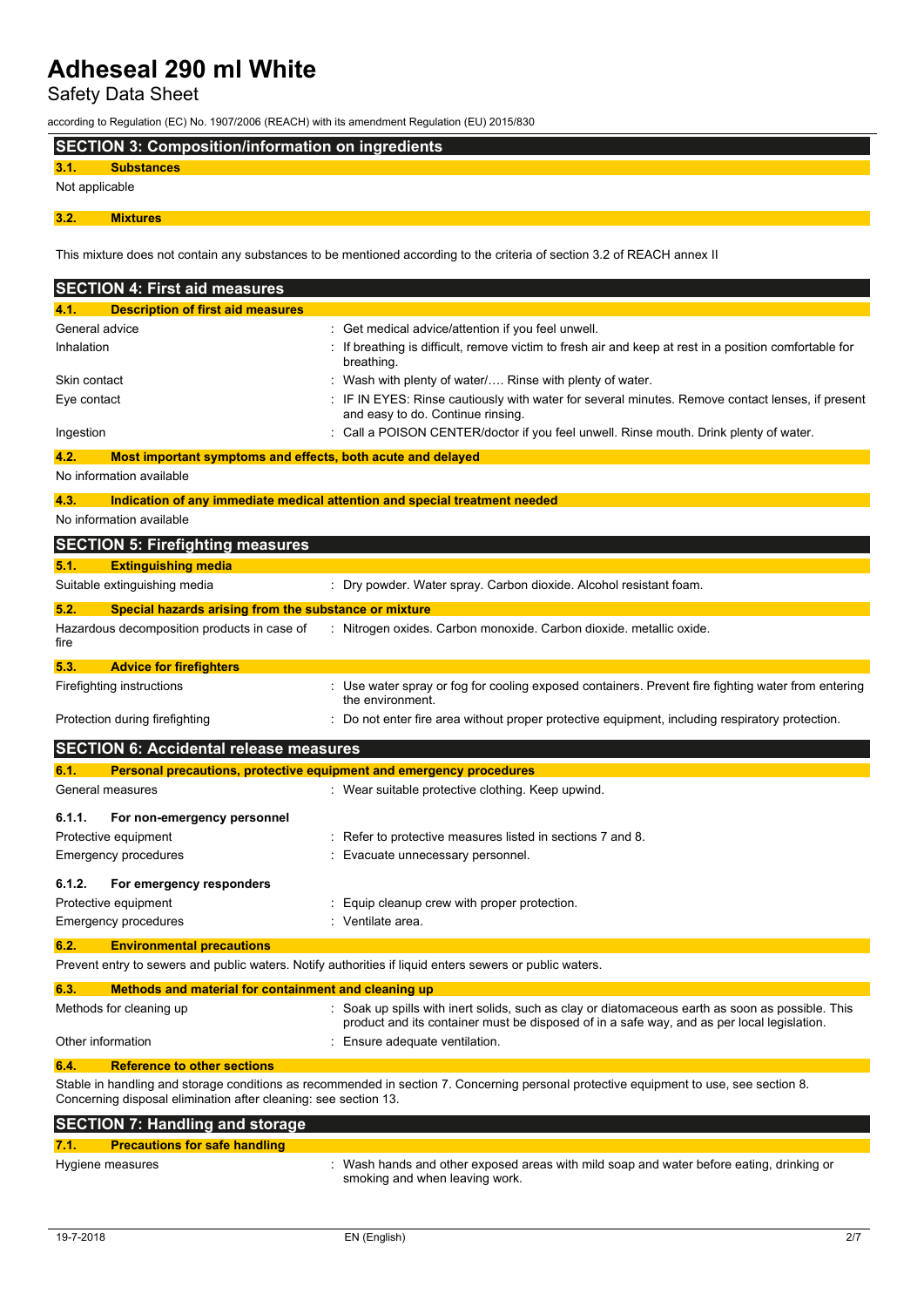Safety Data Sheet

according to Regulation (EC) No. 1907/2006 (REACH) with its amendment Regulation (EU) 2015/830

| 7.2.                                                    | Conditions for safe storage, including any incompatibilities                                                                                    |
|---------------------------------------------------------|-------------------------------------------------------------------------------------------------------------------------------------------------|
| Technical condition(s)                                  | : Store in a well-ventilated place. Impermeable underground / retention basin. Protect against<br>frost. Protect from heat and direct sunlight. |
| Special rules on packaging                              | : Keep container tightly closed and dry. Keep only in original container.                                                                       |
| 7.3.<br><b>Specific end use(s)</b>                      |                                                                                                                                                 |
| No information available                                |                                                                                                                                                 |
| <b>SECTION 8: Exposure controls/personal protection</b> |                                                                                                                                                 |

### **8.1. Control parameters**

No information available

#### **8.2. Exposure controls**

### **Appropriate engineering controls:**

Ensure good ventilation of the work station.

**Personal protective equipment:**

Gloves. Safety glasses.

#### **Hand protection:**

In case of repeated or prolonged contact wear gloves. Where hand contact with the product may occur, the use of gloves (approved according to the EN374 standard) made from the following materials may provide suitable chemical protection: Butyl rubber (Layer thickness : > 0,5 mm), Neoprene (Layer thickness: > 0,4 mm), Nitrile rubber (Layer thickness : > 0,35 mm), rubber gloves (Layer thickness : > 0,5 mm). For continuous contact we recommend gloves with breakthrough time of more than 240 minutes with preference for > 480 minutes. For short-term/splash protection we recommend the same, but recognise that suitable gloves offering this level of protection may not be available. In this case a lower breakthrough time may be acceptable as long as appropriate glove maintenance and replacement regimes are rigorously followed. Glove thickness is not a good predictor of glove resistance to a chemical as it is dependent on the exact composition of the glove material. Depending on model and material, glove thickness generally should be greater than 0,35 mm. Suitability and durability of a glove is dependent on usage (= frequency and duration of contact), chemical resistance of glove material, dexterity. Always seek advice from glove suppliers. . Contaminated gloves should be replaced. Personal hygiene is a key element of effective hand care. Gloves must only be worn on clean hands. After using gloves, hands should be washed and dried thoroughly.

#### **Eye protection:**

In case of splash hazard: safety glasses

#### **Skin protection:**

Wear suitable protective clothing.

#### **Respiratory protection:**

Not required where ventilation is sufficient.



### **SECTION 9: Physical and chemical properties**

| 9.1.                | Information on basic physical and chemical properties |                     |
|---------------------|-------------------------------------------------------|---------------------|
| Physical state      |                                                       | $:$ Liquid          |
| Appearance          |                                                       | : Viscous.          |
| Colour              |                                                       | : white.            |
| Odour               |                                                       | : Neutral.          |
| Odour threshold     |                                                       | : No data available |
| рH                  |                                                       | : No data available |
| Evaporation rate    |                                                       | : No data available |
|                     | Melting point/melting range                           | : No data available |
| Freezing point      |                                                       | : No data available |
| Boiling point/range |                                                       | : No data available |
| Flash point         |                                                       | : > 150 °C          |
|                     | Auto-ignition temperature                             | : Not self-igniting |
|                     | Decomposition temperature                             | : $>250^{\circ}$ C  |
|                     | Flammability (solid, gas)                             | : No data available |
|                     |                                                       |                     |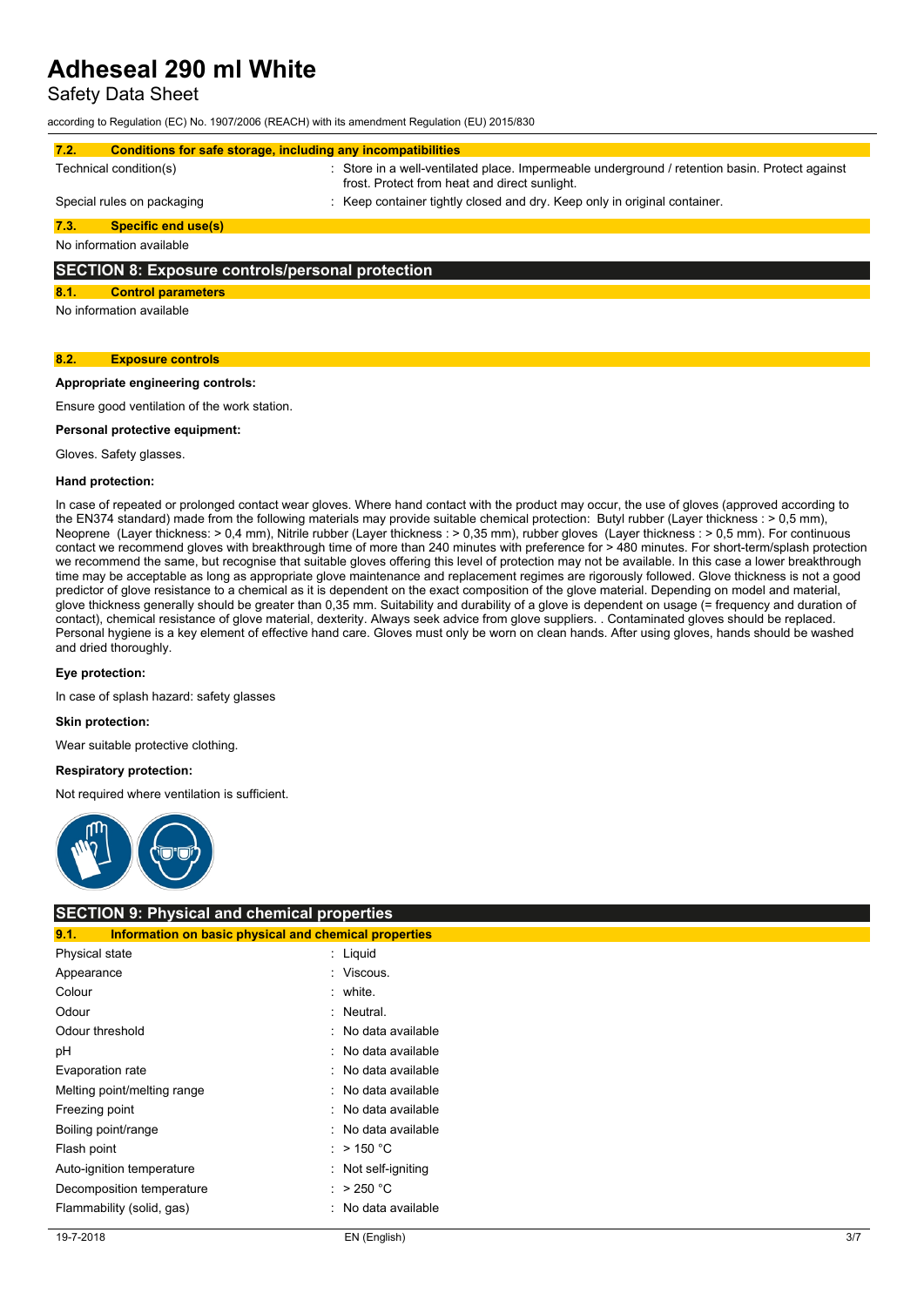# Safety Data Sheet

according to Regulation (EC) No. 1907/2006 (REACH) with its amendment Regulation (EU) 2015/830

| Vapour pressure                  | : No data available                        |  |
|----------------------------------|--------------------------------------------|--|
| Vapour density                   | : No data available                        |  |
| Relative density (water = $1$ )  | : 1,46 (20 °C)                             |  |
| Solubility                       | : Water: Not miscible or difficult to mix. |  |
| Log Pow                          | : No data available                        |  |
| Viscosity, kinematic             | : No data available                        |  |
| Viscosity, dynamic               | : No data available                        |  |
| Explosive properties             | : No data available                        |  |
| Oxidising properties             | : No data available                        |  |
| <b>Explosive limits</b>          | : No data available                        |  |
| 9.2.<br><b>Other information</b> |                                            |  |

# V.O.C. (V.O.S.) : 0 g/l

| <b>SECTION 10: Stability and reactivity</b>          |                                                                                                                    |
|------------------------------------------------------|--------------------------------------------------------------------------------------------------------------------|
| <b>Reactivity</b><br>10.1.                           |                                                                                                                    |
|                                                      | On burning: release of nitrous vapours, carbon monoxide - carbon dioxide. On burning: formation of metallic fumes. |
| <b>Chemical stability</b><br>10.2.                   |                                                                                                                    |
| Stable under normal conditions.                      |                                                                                                                    |
| 10.3.<br><b>Possibility of hazardous reactions</b>   |                                                                                                                    |
| Moist air.                                           |                                                                                                                    |
| 10.4.<br><b>Conditions to avoid</b>                  |                                                                                                                    |
| No information available                             |                                                                                                                    |
| 10.5.<br><b>Incompatible materials</b>               |                                                                                                                    |
| No information available                             |                                                                                                                    |
| <b>Hazardous decomposition products</b><br>10.6.     |                                                                                                                    |
| CO. CO2. NOx.                                        |                                                                                                                    |
| <b>SECTION 11: Toxicological information</b>         |                                                                                                                    |
| <b>Information on toxicological effects</b><br>11.1. |                                                                                                                    |
| Acute toxicity (oral)                                | Not classified                                                                                                     |
| Acute toxicity (dermal)                              | Not classified                                                                                                     |
| Acute toxicity (inhalation)                          | Not classified                                                                                                     |
| Skin corrosion/irritation                            | Not classified                                                                                                     |
| Serious eye damage/irritation                        | Not classified                                                                                                     |
| Respiratory or skin sensitisation                    | Not classified                                                                                                     |
| Germ cell mutagenicity                               | Not classified                                                                                                     |
| Carcinogenicity                                      | Not classified                                                                                                     |
| Reproductive toxicity                                | Not classified                                                                                                     |
| STOT-single exposure                                 | Not classified                                                                                                     |
| STOT-repeated exposure                               | Not classified                                                                                                     |
| Aspiration hazard                                    | Not classified                                                                                                     |
| <b>SECTION 12: Ecological information</b>            |                                                                                                                    |
| 12.1.<br><b>Toxicity</b>                             |                                                                                                                    |
| Acute aquatic toxicity                               | Not classified                                                                                                     |
| Chronic aquatic toxicity                             | Not classified                                                                                                     |
| 12.2.<br><b>Persistence and degradability</b>        |                                                                                                                    |
| No information available                             |                                                                                                                    |
| <b>Bioaccumulative potential</b><br>12.3.            |                                                                                                                    |
| No information available                             |                                                                                                                    |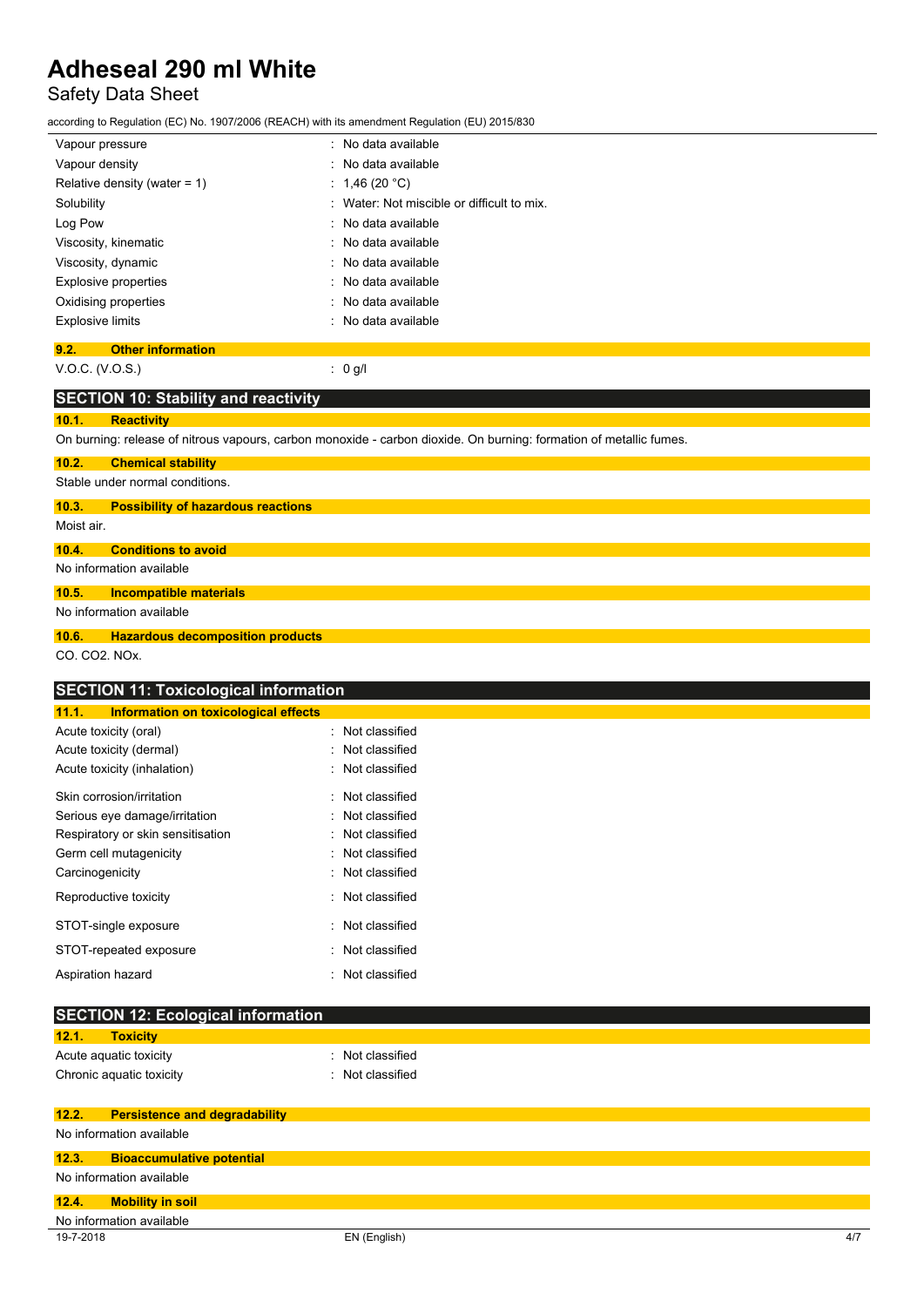Safety Data Sheet

according to Regulation (EC) No. 1907/2006 (REACH) with its amendment Regulation (EU) 2015/830

| <b>Results of PBT and vPvB assessment</b><br>12.5.                                 |                                                                                                |
|------------------------------------------------------------------------------------|------------------------------------------------------------------------------------------------|
| No information available                                                           |                                                                                                |
| <b>Other adverse effects</b><br>12.6.                                              |                                                                                                |
| Additional information                                                             | : Avoid release to the environment.                                                            |
| <b>SECTION 13: Disposal considerations</b>                                         |                                                                                                |
| 13.1.<br><b>Waste treatment methods</b>                                            |                                                                                                |
| Regional legislation (waste)                                                       | Disposal must be done according to official regulations.                                       |
| Waste / unused products                                                            | Dispose of the small quantities as household waste.                                            |
| European List of Waste (LoW) code                                                  | 08 04 10 - waste adhesives and sealants other than those mentioned in 08 04 09                 |
|                                                                                    | 15 01 02 - plastic packaging                                                                   |
| <b>SECTION 14: Transport information</b>                                           |                                                                                                |
| In accordance with ADR / IMDG                                                      |                                                                                                |
| <b>UN number</b><br>14.1.                                                          |                                                                                                |
| UN-No. (ADR)                                                                       | : Not applicable                                                                               |
| UN-No. (IMDG)                                                                      | : Not applicable                                                                               |
| 14.2.<br><b>UN proper shipping name</b>                                            |                                                                                                |
| Proper Shipping Name (ADR)                                                         | : Not applicable                                                                               |
| Proper Shipping Name (IMDG)                                                        | : Not applicable                                                                               |
| 14.3.<br><b>Transport hazard class(es)</b>                                         |                                                                                                |
| ADR                                                                                |                                                                                                |
| Transport hazard class(es) (ADR)                                                   | : Not applicable                                                                               |
|                                                                                    |                                                                                                |
| <b>IMDG</b>                                                                        |                                                                                                |
| Transport hazard class(es) (IMDG)                                                  | : Not applicable                                                                               |
|                                                                                    |                                                                                                |
| 14.4.<br><b>Packing group</b>                                                      |                                                                                                |
| Packing group (ADR)                                                                | Not applicable                                                                                 |
| Packing group (IMDG)                                                               | Not applicable                                                                                 |
| <b>Environmental hazards</b><br>14.5.                                              |                                                                                                |
| Dangerous for the environment                                                      | : No                                                                                           |
| Marine pollutant                                                                   | No                                                                                             |
| Further information                                                                | : No supplementary information available                                                       |
| 14.6.<br><b>Special precautions for user</b>                                       |                                                                                                |
|                                                                                    |                                                                                                |
| - Overland transport                                                               |                                                                                                |
| No data available                                                                  |                                                                                                |
| - Transport by sea                                                                 |                                                                                                |
| No data available                                                                  |                                                                                                |
| <b>Transport in bulk according to Annex II of Marpol and the IBC Code</b><br>14.7. |                                                                                                |
| Not applicable                                                                     |                                                                                                |
| <b>SECTION 15: Regulatory information</b>                                          |                                                                                                |
| 15.1.                                                                              | Safety, health and environmental regulations/legislation specific for the substance or mixture |
| 15.1.1.<br><b>EU Regulations</b>                                                   |                                                                                                |
| Contains no REACH substances with Annex XVII restrictions                          |                                                                                                |
| Contains no substance on the REACH candidate list                                  |                                                                                                |
| Contains no REACH Annex XIV substances                                             |                                                                                                |
|                                                                                    |                                                                                                |
| V.O.C. (V.O.S.)                                                                    | : 0 g/l                                                                                        |
|                                                                                    |                                                                                                |
| <b>National regulations</b><br>15.1.2.<br>No information available                 |                                                                                                |
|                                                                                    |                                                                                                |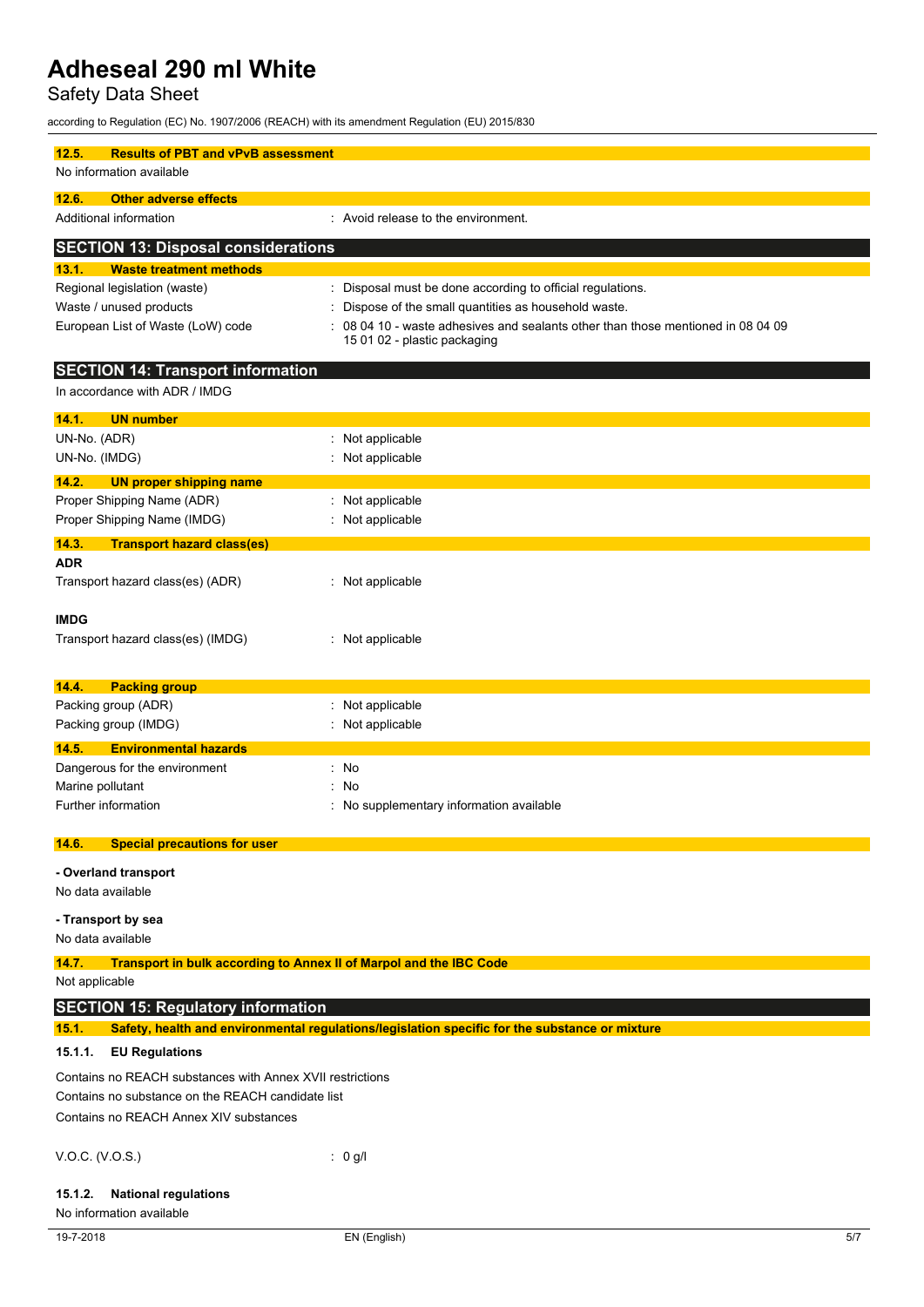Safety Data Sheet

according to Regulation (EC) No. 1907/2006 (REACH) with its amendment Regulation (EU) 2015/830

### **15.2. Chemical safety assessment**

No chemical safety assessment has been carried out

### **SECTION 16: Other information**

| Abbreviations and acronyms: |                                                                                                                                                                                          |
|-----------------------------|------------------------------------------------------------------------------------------------------------------------------------------------------------------------------------------|
|                             | ACGIH = American Conference of Governmental Industrial Hygienists                                                                                                                        |
|                             | ADR = Accord européen sur le transport des marchandises dangereuses par Route                                                                                                            |
|                             | ATE = Acute Toxicity Estimate                                                                                                                                                            |
|                             | CAS = Chemical Abstracts Service                                                                                                                                                         |
|                             | CLP = Classification, labelling and packaging                                                                                                                                            |
|                             | CSR = Chemical Safety Report                                                                                                                                                             |
|                             | DMEL = Derived Minimal Effect Level                                                                                                                                                      |
|                             | DNEL = Derived No-Effect Level                                                                                                                                                           |
|                             | DPD = Dangerous Preparation Directive                                                                                                                                                    |
|                             | DSD = Dangerous Substance Directive                                                                                                                                                      |
|                             | EINECS/ELINCS = European Inventory of Existing Chemical Substances/European List of Notified Chemical Substances.                                                                        |
|                             | GHS = Globally Harmonized System of Classification and Labelling of Chemicals                                                                                                            |
|                             | HTP = Haitallisiksi tunnetut pitoisuudet                                                                                                                                                 |
|                             | IATA = International Air Transport Association                                                                                                                                           |
|                             | IMDG = International Maritime Code for Dangerous Goods                                                                                                                                   |
|                             | ICAO = International Civil Aviation Organization                                                                                                                                         |
|                             | IOELV = Indicative Occupational Exposure Limit Value (EU)                                                                                                                                |
|                             | LC50 = Lethal concentration, 50 percent                                                                                                                                                  |
|                             | LD50 = Lethal dose, 50 percent                                                                                                                                                           |
|                             | LEL = Lower Explosion Limit                                                                                                                                                              |
|                             | MAK = Maximale Arbeitsplatzkonzentrationen                                                                                                                                               |
|                             | MAL-kode = Måleteknisk Arbejdshygiejnisk Luftbehov                                                                                                                                       |
|                             | N.O.S. = Not Otherwise Specified                                                                                                                                                         |
|                             | NDS = Najwyższe Dopuszczalne Stężenie                                                                                                                                                    |
|                             | NDSCh = Najwyższe Dopuszczalne Stężenie Chwilowe                                                                                                                                         |
|                             | OEL = Occupational Exposure Limits                                                                                                                                                       |
|                             | PBT = Persistent, bioaccumulative and toxic                                                                                                                                              |
|                             | <b>PNEC = Predicted No-Effect Concentration</b>                                                                                                                                          |
|                             | REACH = Registration, Evaluation, Authorisation and Restriction of Chemicals                                                                                                             |
|                             | STOT RE = specific target organ toxicity repeated exposure                                                                                                                               |
|                             | STEL = Short term exposure limit                                                                                                                                                         |
|                             | RID = Règlement international concernant le transport des marchandises dangereuses par chemin de fer (Regulations<br>Concerning the International Transport of Dangerous Goods by Rail). |
|                             | STOT SE = specific target organ toxicity single exposure                                                                                                                                 |
|                             | SVHC = Substance of Very High Concern                                                                                                                                                    |
|                             | TLV = Threshold Limit Value                                                                                                                                                              |
|                             | TRGS = Technischen Regeln für Gefahrstoffe                                                                                                                                               |
|                             | TWA = time weighted average                                                                                                                                                              |
|                             | UEL = Upper Explosion Limit                                                                                                                                                              |
|                             | VLA-EC = valores límite ambientales para la exposición de corta duración                                                                                                                 |
|                             | VLA-ED = valores límite ambientales para la exposición diaria                                                                                                                            |
|                             | VLE = Valeur Limite d'exposition                                                                                                                                                         |
|                             | VME = Valeur Limite de Moyenne d'exposition                                                                                                                                              |
|                             | VOC = Volatile Organic Compounds                                                                                                                                                         |
|                             | vPvB = very Persistent and very Bioaccumulative                                                                                                                                          |
|                             | WGK = Wassergefärhdungsklasse                                                                                                                                                            |
|                             | and FUU atabanaata                                                                                                                                                                       |

| Full text<br>วtements:<br>and<br>-stater<br>ΩТ<br>. JH-1 |                                                                     |
|----------------------------------------------------------|---------------------------------------------------------------------|
| IH1                                                      | `reauest.<br>data<br>.<br>satety<br>.or<br>. snee<br>avallable<br>. |

Previous revision 12/01/2016